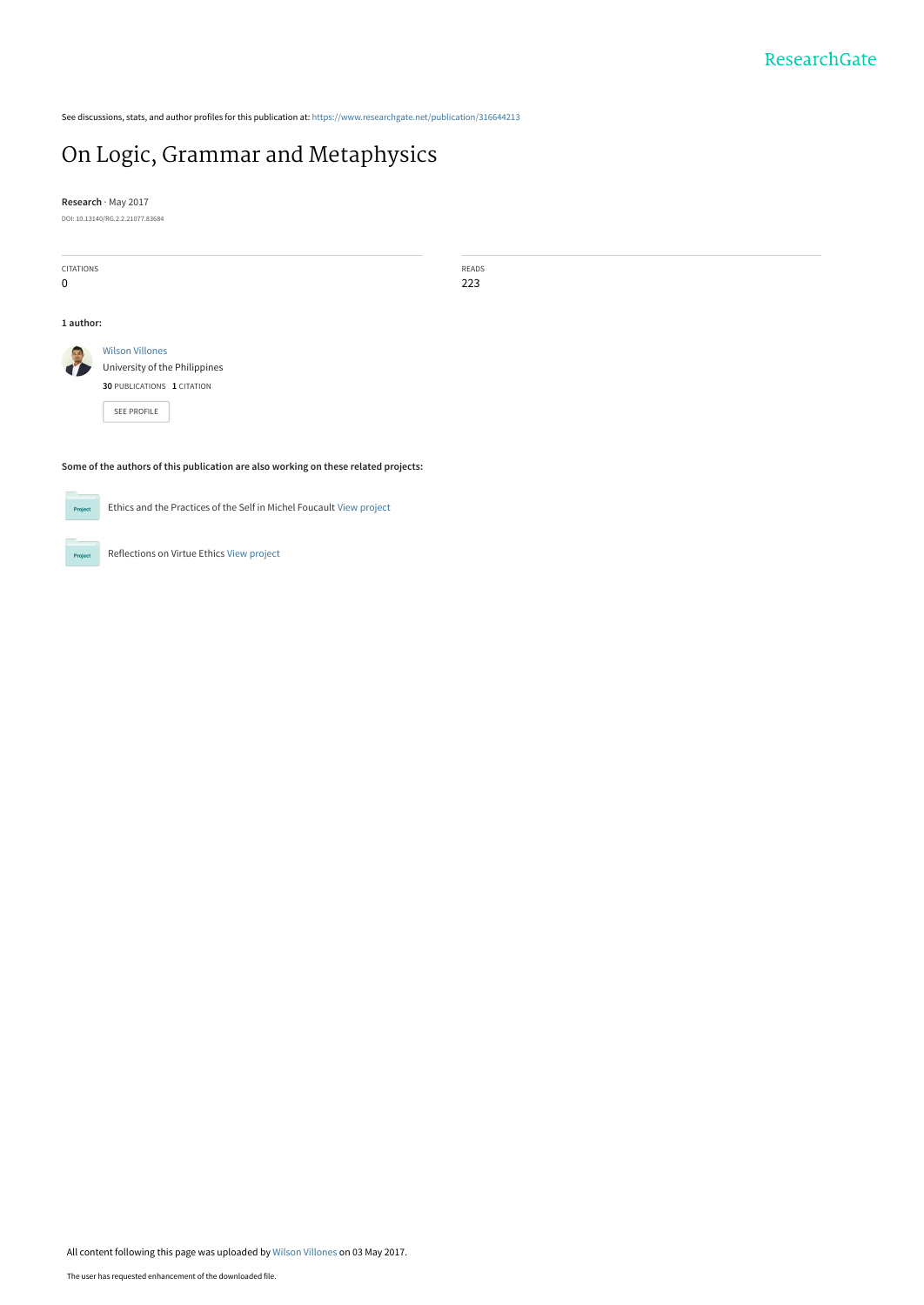## **ON LOGIC, GRAMMAR AND METAPHYSICS** *Wilson Villones*

There has been a phenomenal growth of interest in the connection of these three vast subjects of study in the work of the philosophers of language. I am inclined to think also that there is a common thread running through them all. I shall have the opportunity to dwell more on this later, but at this early juncture it might be wise to specify a certain point of focus just so that this paper could have some direction. My suggestion is that we take a particular philosopher as our starting point and I further suggest that this philosopher be Wittgenstein.

During his Tractarian period, Wittgenstein thinks logic is distinct from other disciplines, an absolute and independent discipline with its own *a priori* truth-conditions, similar to what Russell and Frege hold. It is also during this period that he thinks that, ultimately, philosophy consists of logic and metaphysics; logic is its basis.<sup>1</sup> There is a long tradition in the Western philosophy according to which logic is the language of metaphysics.<sup>2</sup> We can see the same thinking going back as far as Plato, if we look on logic as the science of the forms of speech. In modern philosophy, Hegel shares the same view using logic as the foundation for his historical claims and to his dialectics. Since the development of history is a development of thought, and the essential process of thought is logic, it follows then the development of history is essentially logical process. Thus for Hegel, his theory of historical development cannot be fully understood without some reference to  $logic$ <sup>3</sup> In contemporary philosophy, Russell asserts that logic is the essence of philosophy.<sup>4</sup> Concentrating solely on logic is for me a great waterloo which shows nothing but 'decadence'.

<sup>1</sup> LUDWIG WITTGENSTEIN, *Notebooks: 1914-1916*, Basil Blackwell, Oxford, 1979.

<sup>2</sup> NEWTON GARVER, *Derrida and Wittgenstein,* Temple University Press, Philadelphia, 1994, 145.

<sup>3</sup> HENRY D. AIKEN, *The Age of Ideology*, Houghton Mifflin Company, Chicago, 1956.

<sup>4</sup> BERTRAND RUSSELL, *Our Knowledge of the External World,* George Allen and Unwin, London, 1914.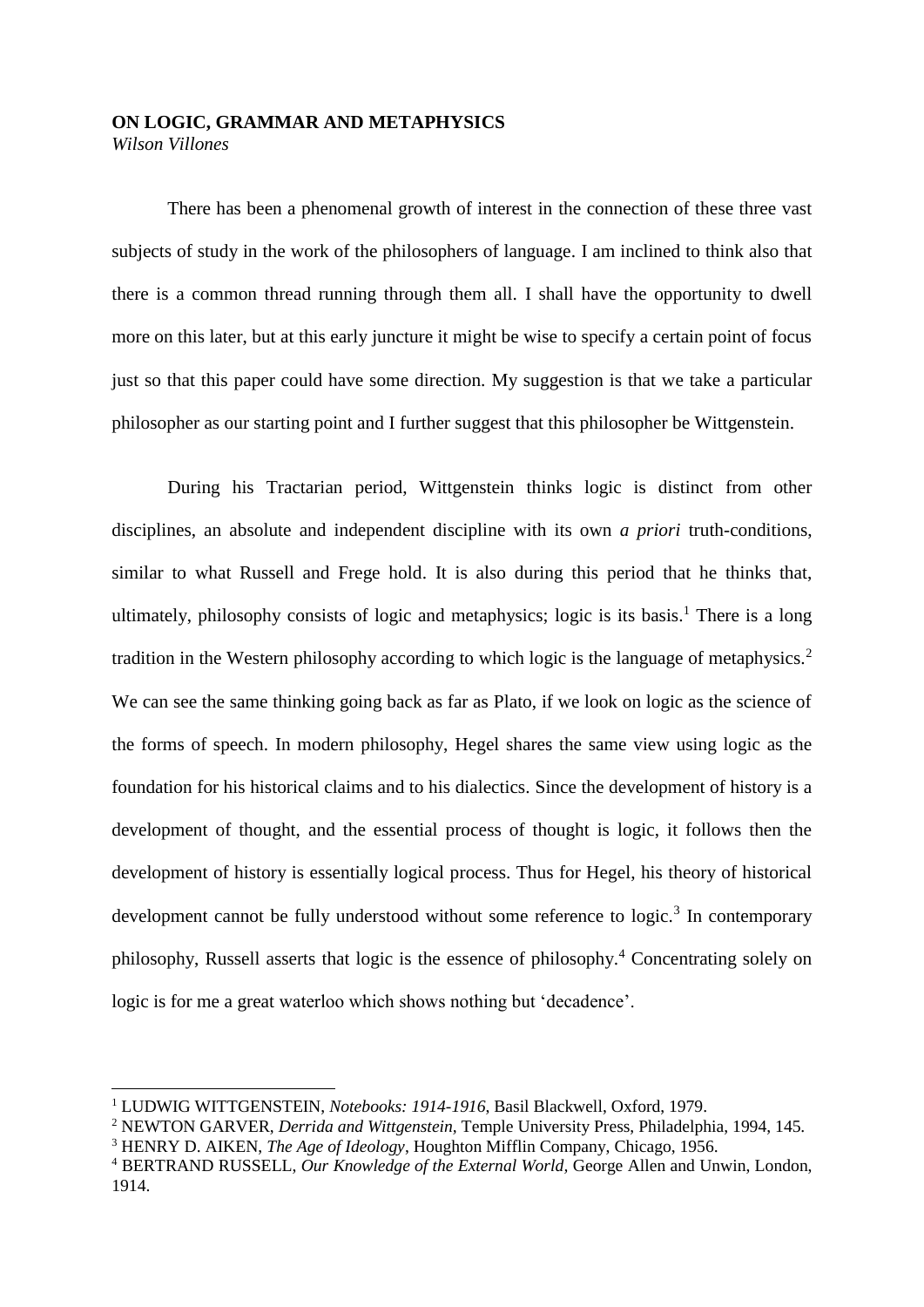Such weakness has been detected by the later Wittgenstein. He modified his thinking in the *Philosophical Investigations* wherein the ultimate forms of the *Tractatus* have been transcended and replaced; logical forms, according to the revised picture, do not exist in the abstract; they exist only in use, only in communication. <sup>5</sup> And, "Words have meaning in the streams of life".<sup>6</sup> I would like to take side in this thinking of the later Wittgenstein. Logic has no such independence, its rules being implicit in basic language-games and its discipline contained already in grammar. True enough, it seems clear and distinct to me that we understand logical operations through the ordinary language that we use. As its linguistic implication, we can say that logic is already embedded in grammar; grammar already includes logic! Wittgenstein now changes his statement: philosophy consists of grammar and metaphysics; grammar is its basis – not logic. Remarkable, I said but I admit that it is not that easy to understand such a claim. Wittgenstein, being as always provocative, we are now confronted with a problem: what does it mean to say that "grammar is its basis"?

In order to better understand it, we have to see the connection of logic to grammar and then grammar to metaphysics. And I like to think that there is a common thread running through them all. At this early juncture I shall explicate primordially the relationship of logic to grammar. Garver wrote it best:

The first thing to note is that logic in the traditional sense, and also grammar in Wittgenstein special sense, are part of what the linguist regard as semantics. Semantics is the general study of meaning, and meaning cannot be studied in any

1

<sup>5</sup> Cf. N. GARVER, *Derrida and Wittgenstein,* 151.

<sup>6</sup> L. WITTGENSTEIN, *Last Writings on the Philosophy of Psychology: Preliminary Studies for Part II of Philosophical Investigations*, 2<sup>nd</sup> edition, Basil Blackwell, Oxford, 1982, 913.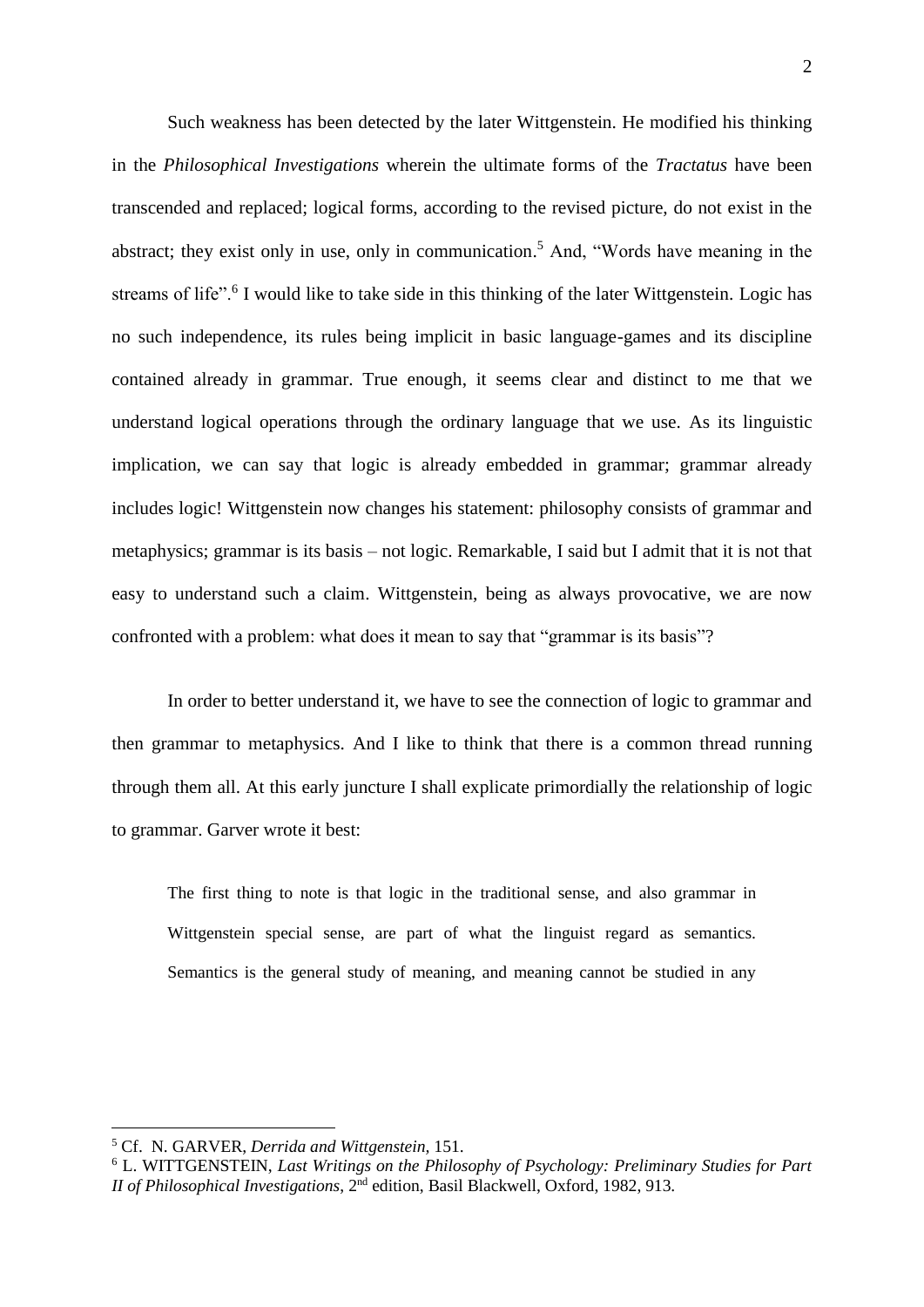complete and comprehensive way of both explaining and employing such central logical concepts as incompatibility, entailment and inference.<sup>7</sup>

Such semantic structures can be represented as logical relations. Semantic inclusions are logical entailments; semantic contrasts are logical incompatibilities. With regards to such logical incompatibilities, it is said that logical incompatibility is itself a sufficient notion for generating propositional calculus, that is to say, the complete system of truth-functional logic.<sup>8</sup> Let us use an illustrative example given in the book. Think for instance of the colors red and yellow. One can be certain that something has to exhibit particular color of yellow or red and somehow one conceives as an *a priori* that something cannot be both yellow and red at the same time and space otherwise, Leibniz would remind us that such is a violation of the principle of non-contradiction and on the strength of which we judge to be false anything that involves contradiction, and as true *and good* whatever is opposed or contradictory to what is false<sup>9</sup>; Kant will also echo the same thing naming contradictions as antinomies of reason whereby understanding them, reason literally stops. Consequently, it can be said that logical incompatibilities are learned when we learn language. In the language of Garver:

When I learn colors, I learn to make use of the incompatibilities in practice. That is to say, I learn that if something is blue, it cannot have any of the other primary colors, although it can have any shape at all; if something is triangular, it cannot be round or square or any other shape, although it can be of any color.<sup>10</sup>

On the other side, when we talk about semantic inclusion, we are talking logical entailments. It is in a sense corollary to the modal feature in logic wherein we can construe

<sup>7</sup> N. GARVER, *Derrida and Wittgenstein,* 156.

<sup>&</sup>lt;sup>8</sup> See HENRY M. SHEFFER, "A Set of Five Independent Postulates for Boolean Algebras, with Application to Logical Constants" in the *Transactions of the American Mathematical Society*, 1913. <sup>9</sup> GOTTFRIED WILHELM LEIBNIZ, *The Monadology,* trans. by George Montgomery, Open Court, La Salle, IL, 1902, §31.

<sup>10</sup> N. GARVER, *Derrida and Wittgenstein,* 158 – 159.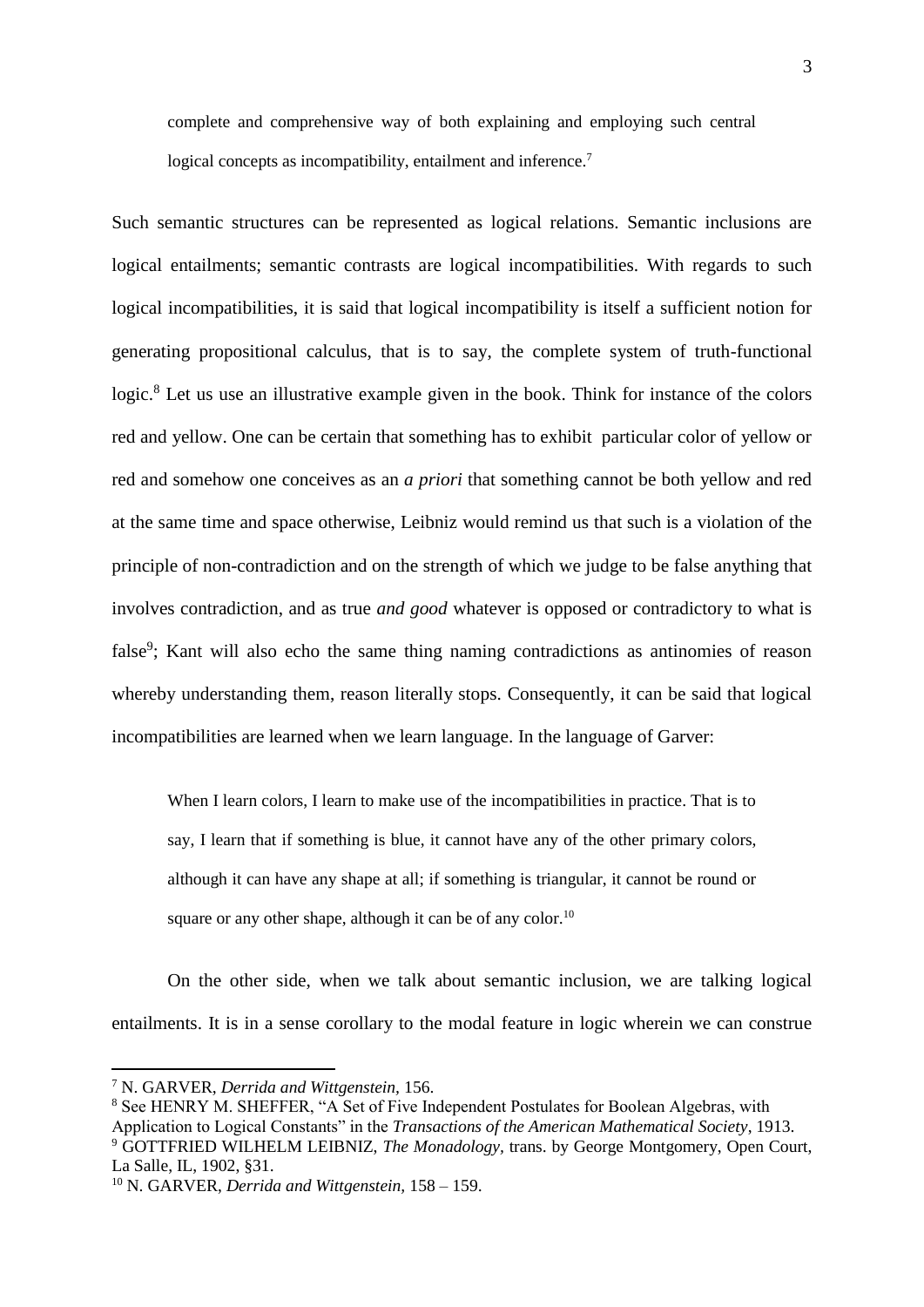that something must happen first and that what will be allowed, as regulative rules in logic legislate, must belong to the same sphere where the first phenomenon belongs. This proceeds to the discussion about discourse continuity in which logical functions are inherent. It is accordingly the criterion in knowing whether or not we are understood 'correctly' by our interlocutors. It is also the constitutive and regulative rules of a language-game. And as rules, they are more enabling than restricting or limiting the language-game to be something that is shared. Think for instance the manner how we understand the color scarlet, crimson and maroon as shades of red. Consequently, we can say that red includes different shades of red such as the scarlet, crimson and maroon. Semantic inclusion, in more grossly simplified terms, can be somehow compared to the part whereupon the color of first utterance and the color of response overlap. The continuous flow of the discourse shows distinctly that logic is embedded in the ordinary language that we used. And when we use a certain language, we also meaningfully make use of its semantic inclusion and semantic contrast, as well as inferences. Therefore, we are now justified to say that if we learn grammar, then we learn also logic since grammar already includes logic.<sup>11</sup> And we can also say here that *part of good grammar is good logic*. As Garver wrote, truth-functional logic is an implicit feature of every known natural language, already built into the simplest sorts of communication.<sup>12</sup> Take a look for instance on these statements: a.) Nobody is perfect and I am nobody; therefore I am perfect. b.) Ang kape ay pampakaba at ang gatas ay pampalakas; ibig sabihin, ang kape at gatas ay pampalakas ng kaba. c.) God is Love and love is blind, ergo God is blind. In logic, the wrong usage of the "is of predication" and the "is of identity" in premises is precisely a manifestation of bad grammar. These prima facie illogical statements together with exclusive

 $11$  I think it is worthwhile to mention that it is not only logic that is embedded in grammar but also epistemology. This is why we see the exclusion of the mainstreams of epistemology in Wittgenstein. Epistemology then becomes peripheral for it is already included in grammar. By excluding epistemology, Wittgenstein also sets himself apart form the logical positivists, from Russell as well as with Frege.

<sup>12</sup> N. GARVER, *Derrida and Wittgenstein,* 160.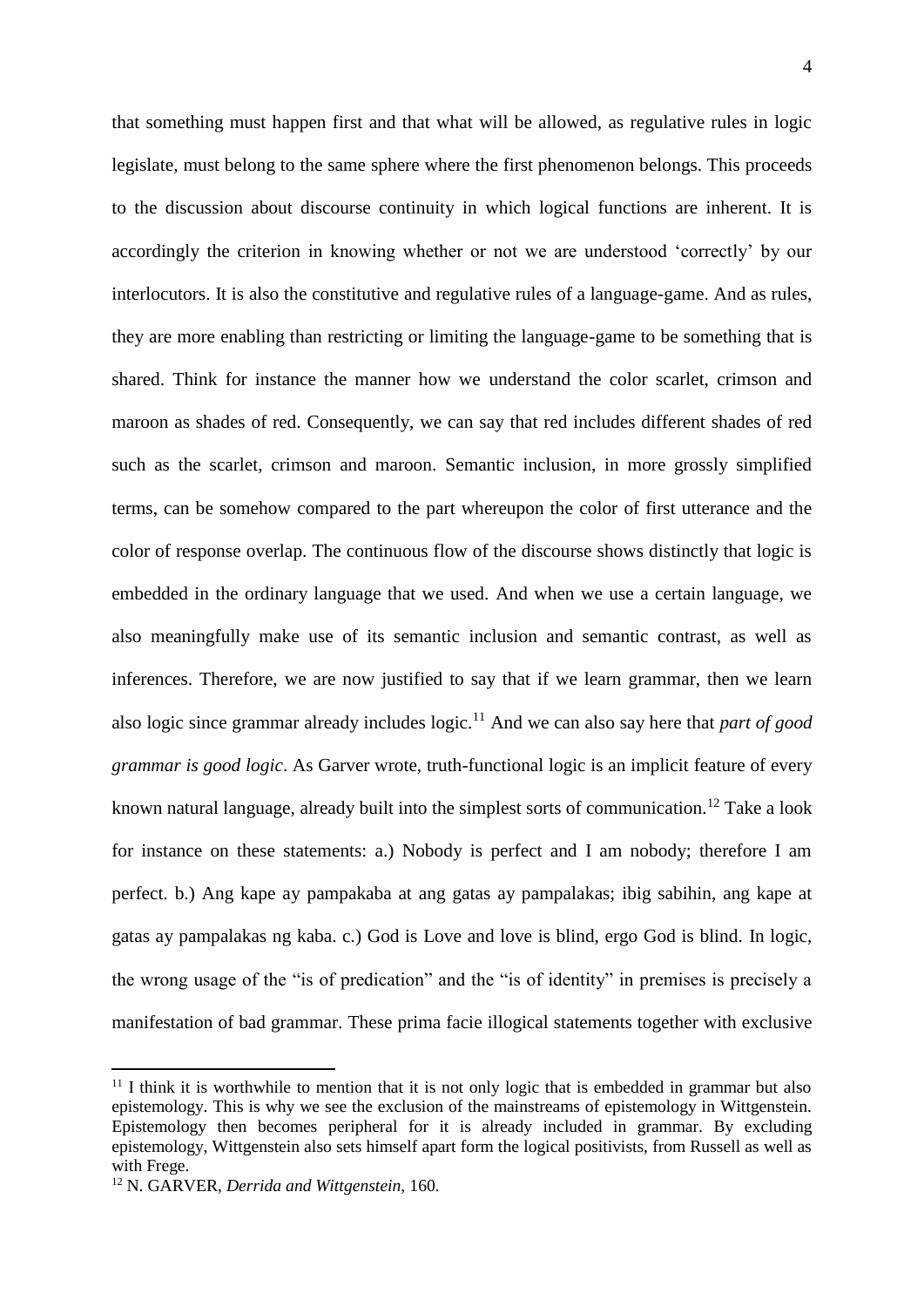disjunctions and fallacies in formal and informal logic are paragons of bad grammar. This is precisely where we can see the connection of logic to grammar: that when we learn grammar, we also learn its logic because logic is embedded in grammar. This, according to scholars, is the secret of the universe.

After establishing the connection of logic to grammar, the next stage for us now is to establish the connection of grammar to metaphysics, the former as the basis of the later. It is precisely in this sense that we can answer quite adequately the problem from where this paper emanates. In Wittgenstein, we see a very peculiar conception of grammar. Just think the instance when he wrote that the essence is expressed by grammar and that grammar tells what kind of object anything is.<sup>13</sup> We might say that the business of philosophy is to explain the essence, or if we want to be Platonic about it, the form of such things as pain (which I think had been explained quite adequately in class), memory, intention, seeing, colors and numbers. This explanation can ipso facto be given only on the basis of grammar; and as Graver wrote it, philosophical grammar will be part of philosophy and will constitute the basis for the discussion of the forms and essences of things. <sup>14</sup> This is precisely the core of the motto of Wittgenstein explicated in the *Philosophical Investigations*, that philosophy consists of grammar and metaphysics, the former is its basis. But the question that disturbs us here is that how can something that is found as a matter of fact be the basis for what is universal and necessary? In order to explicate more on the idea of the later Wittgenstein, I think it would make some use to us if I mention that in the *Philosophical Investigations*, Wittgenstein talks about grammatical investigations whereby we can construe that grammar talks about what is already there (in a Parmenidean - Heideggerian sense). In Wittgenstein, grammar is

1

<sup>&</sup>lt;sup>13</sup> LUDWIG WITTGENSTEIN, *Philosophical Investigations*, 2<sup>nd</sup> edition, Basil Blackwell, Oxford, 1958, §371 - 373.

<sup>14</sup> N. GARVER, *Derrida and Wittgenstein,* 154.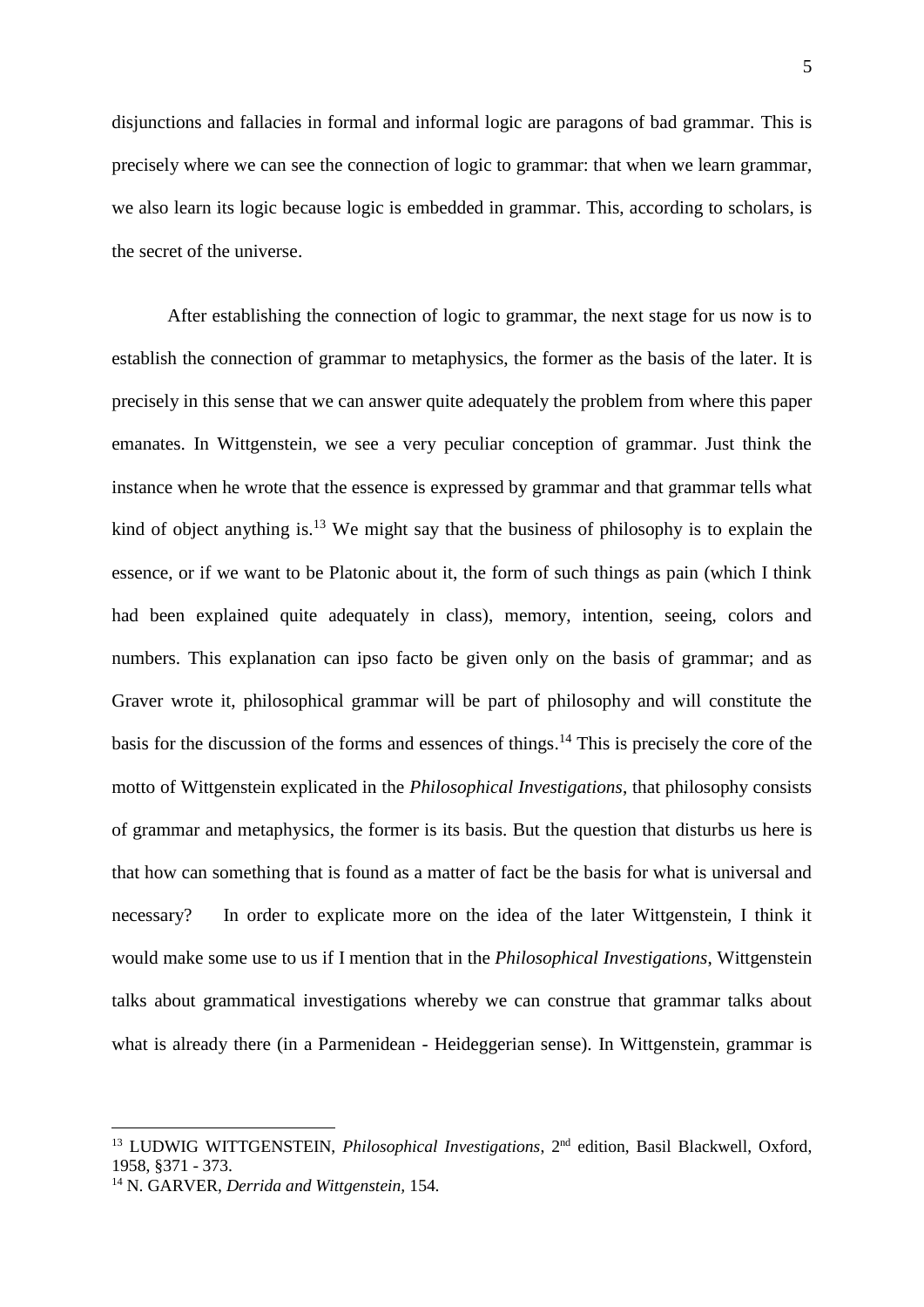ipso facto not something which is invented, opposite to what Rousseau might think.<sup>15</sup> It is in this sense that what we can say of grammar is that it is that which is hooked on to metaphysics whose task is to specify the ultimate nature of reality and by which reality is to be made sense of. To make sense of or to explicate this reality, what we need is precisely grammar. Wittgenstein would assert here that what we really do in grammar is that we explicate since philosophy in its entirety is, in the language of Kant, "explicative" than implicative.

I believe that it is worthwhile for our present purpose to mention the notions of 'way of speaking' and the 'way of being' at this juncture. Our way of speaking is apparently indicative of our way of being. Think of the instances whereby we adopt our way of speaking to our interlocutor; say for instance, the way we speak with babies and the way we speak, say, to our professors; they are entirely different. Ultimately, it is in here that we can construe that what we really do in language in general and in grammar in particular is that we explicate our way of being. But we may question why is it that our explication, our way of speaking, with locution and/or the so-called 'illocutionary force', can mean differently to our interlocutors. There seems to be different "categories" or "boundaries" going on in grammar that make a certain sentence multivalent, similar to 'metaphors'. Such discussion of categories is ultimately the hallmarks of metaphysics. For instance, Derrida and Hegel would precisely agree that it always has been the nature of philosophy to recognize limits without recognizing that they are truly limiting.<sup>16</sup> It is now in this sense that we can roughly see the connection of grammar to metaphysics. What strikes to be most important here is the significant differences

<sup>15</sup> Remember that in Rousseau's *Essai*, language is 'invented' via passion and the invented articulation in grammar via ideas is seen as degeneration of language. For an elaborate discussion, see Jean-Jacques Rosseau's *Essai sur l'origine des langues*, ed. by Charles Porset, Bordeaux, Ducros, 1968.

<sup>16</sup> Cf. N. GARVER, *Derrida and Wittgenstein,* 144.